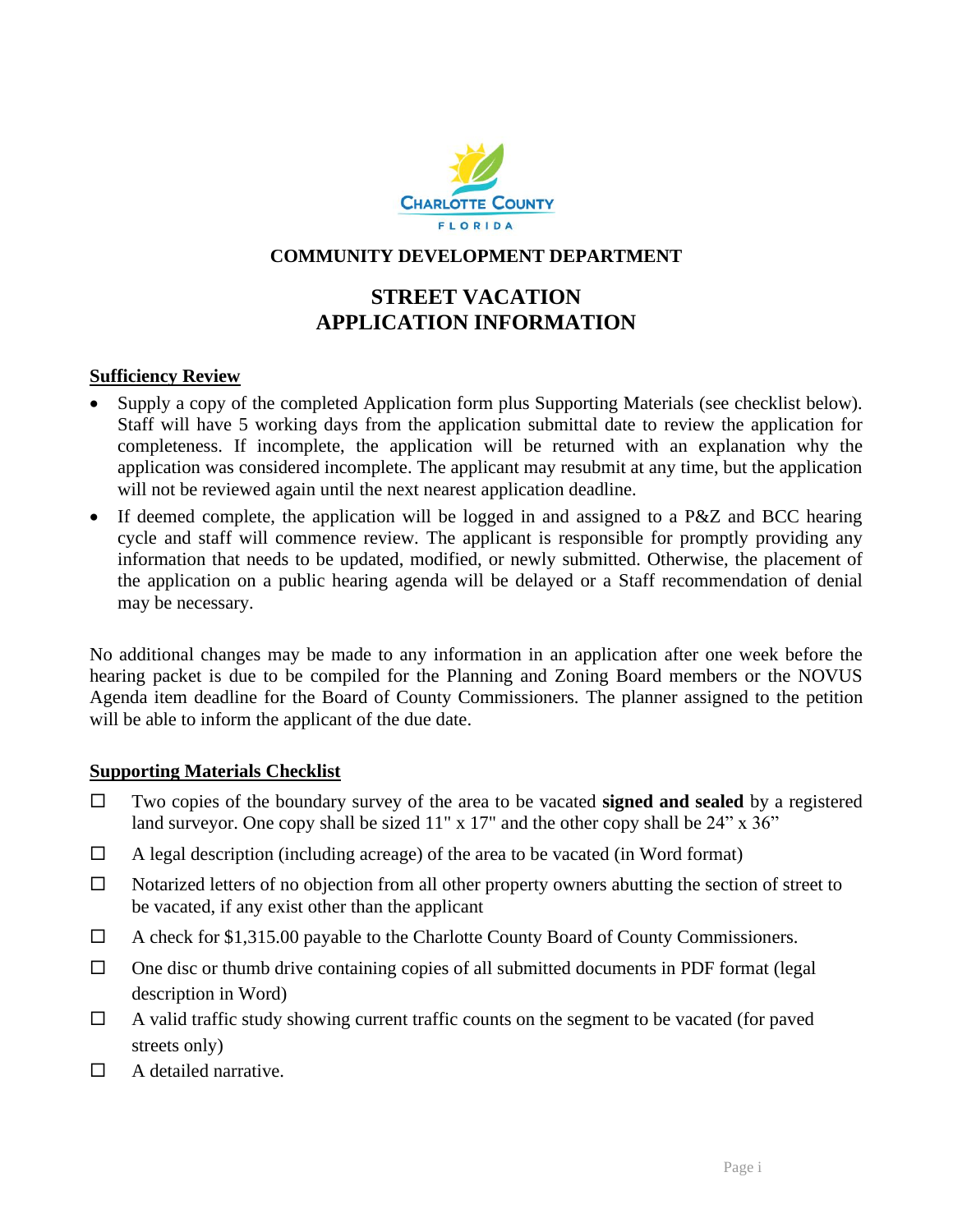## **ATTENTION**

If approval of this application for a Street Vacation will result in an increase, by at least one unit, in the gross amount of density available for development on any property that would benefit from this Vacation, then this application is subject to Article XX, Transfer of Density Units, of the County Code of Laws and Ordinances, and Transfer of Density Units policies within the Charlotte 2050 Comprehensive Plan. Property owners gaining density through this Street Vacation have the option of placing an easement on their land, which would serve to prevent the owners from utilizing the extra density gained by the Vacation, or they may transfer the required number of units to the property to develop this additional density.

FLU Policy 2.1.5 Access to Public Water Bodies, of the Comprehensive Plan reads as follows:

*The County shall not vacate any public street, right-of-way, or easement that would constrain existing or potential public access to the County's many public water bodies in the absence of public benefit. The County shall address and define public benefit, including whether there are conditions that mitigate and could allow for the vacation of a public street, right-of-way, or easement that provides or potentially could provide such access.*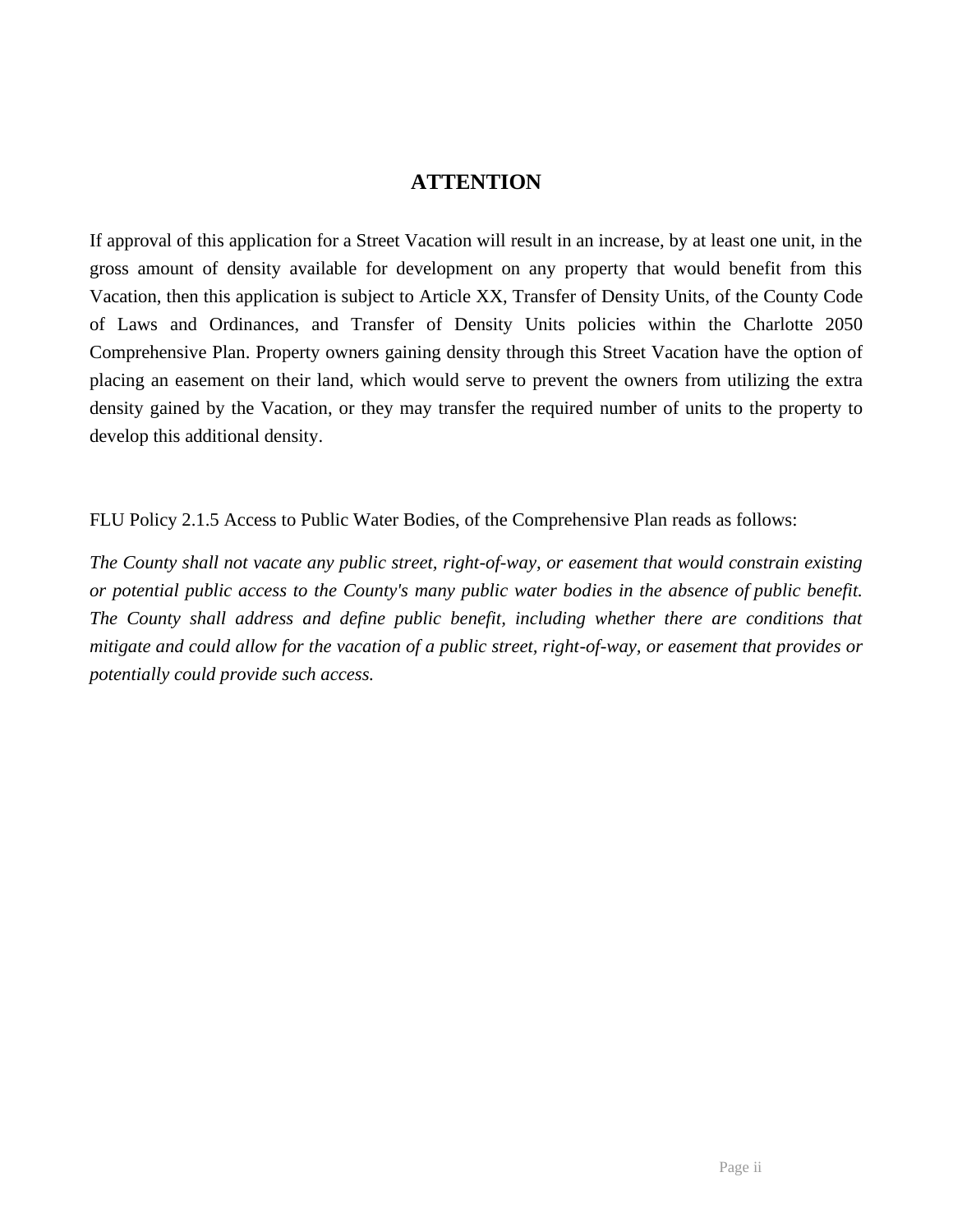## **Public Hearing Information**

#### **TIME: 1:30 P.M. – Planning and Zoning Board 2:00 P.M. – Board of County Commissioners PLACE: Charlotte County Administration Center, Building A, Room 119 18500 Murdock Circle, Port Charlotte, Florida 33948 UNLESS OTHERWISE ADVERTISED IN THE LOCAL NEWSPAPER**

The applicant will receive written notification of the hearing date. The applicant and/or an authorized representative/agent must be present at both the Planning and Zoning Board and the Board of County Commissioners meetings. **Charlotte County reserves the right to schedule petitions at times and dates other than those depicted above.** 

Should you have any questions or need assistance, please contact the Charlotte County Community Development Department, 18400 Murdock Circle, Port Charlotte, Florida 33948 or call (941) 764- 4954.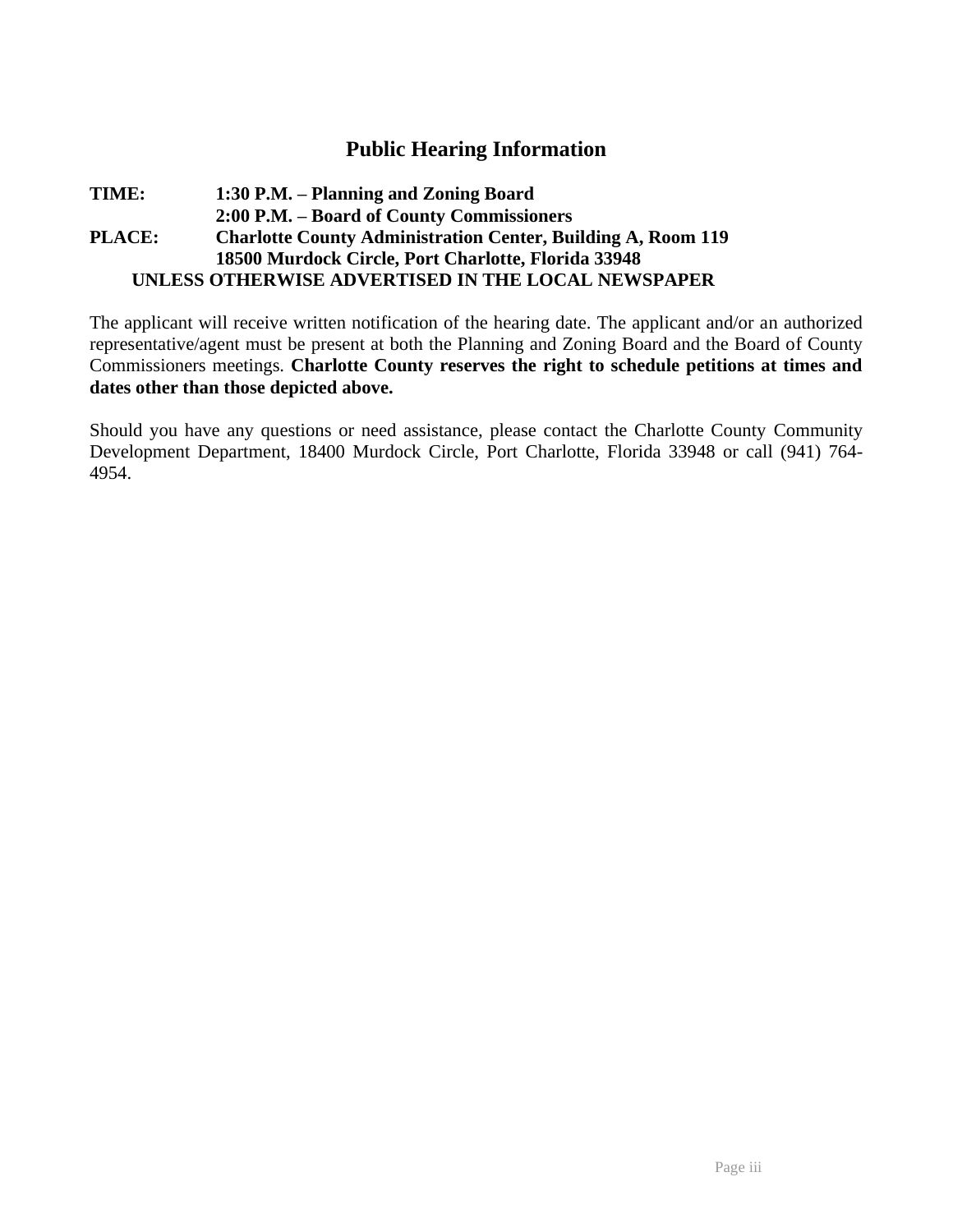

# **COMMUNITY DEVELOPMENT DEPARTMENT STREET VACATION APPLICATION**

| <b>Date Received:</b> | Date of Log-in:     |
|-----------------------|---------------------|
| <b>Petition #:</b>    |                     |
| <b>Receipt #:</b>     | <b>Amount Paid:</b> |

\_\_\_\_\_\_\_\_\_\_\_\_\_\_\_\_\_\_\_\_\_\_\_\_\_\_\_\_\_\_\_\_\_\_\_\_\_\_\_\_\_\_\_\_\_\_\_\_\_\_\_\_\_\_\_\_\_\_\_\_\_\_\_\_\_\_\_\_\_\_\_\_\_\_\_\_\_\_\_\_\_\_

## **1. Name of street(s) to be vacated:** \_\_\_\_\_\_\_\_\_\_\_\_\_\_\_\_\_\_\_\_\_\_\_\_\_\_\_\_\_\_\_\_\_\_\_\_\_\_\_\_\_\_\_\_\_\_\_\_\_\_\_\_

### **2. Parties involved in the application**

**A.** Name of Applicant\*:

| <b>Mailing Address:</b> |        |             |  |
|-------------------------|--------|-------------|--|
| City:                   | State: | Zip Code:   |  |
| <b>Phone Number:</b>    |        | Fax Number: |  |
|                         |        |             |  |

Email Address:

|  | * The applicant must own property abutting on the right-of-way to be vacated |  |  |  |  |
|--|------------------------------------------------------------------------------|--|--|--|--|
|  |                                                                              |  |  |  |  |

| <b>B.</b> Name of Agent: |        |             |  |
|--------------------------|--------|-------------|--|
| Mailing Address:         |        |             |  |
| City:                    | State: | Zip Code:   |  |
| Phone Number:            |        | Fax Number: |  |
| Email Address:           |        |             |  |

| <b>Mailing Address:</b> |        |             |
|-------------------------|--------|-------------|
| City:                   | State: | Zip Code:   |
| Phone Number:           |        | Fax Number: |
| Email Address:          |        |             |

\_\_\_\_\_\_\_\_\_\_\_\_\_\_\_\_\_\_\_\_\_\_\_\_\_\_\_\_\_\_\_\_\_\_\_\_\_\_\_\_\_\_\_\_\_\_\_\_\_\_\_\_\_\_\_\_\_\_\_\_\_\_\_\_\_\_\_\_\_\_\_\_\_\_\_\_\_\_\_\_\_\_ \_\_\_\_\_\_\_\_\_\_\_\_\_\_\_\_\_\_\_\_\_\_\_\_\_\_\_\_\_\_\_\_\_\_\_\_\_\_\_\_\_\_\_\_\_\_\_\_\_\_\_\_\_\_\_\_\_\_\_\_\_\_\_\_\_\_\_\_\_\_\_\_\_\_\_\_\_\_\_\_\_\_

- **3. Applicant's Property ID #:** \_\_\_\_\_\_\_\_\_\_\_\_\_\_\_\_\_\_\_\_\_\_\_\_\_\_\_\_\_\_\_\_\_\_\_\_\_\_\_\_\_\_\_\_\_\_\_\_\_\_\_\_\_\_\_\_
- **4. Total acreage of street to be vacated:** \_\_\_\_\_\_\_\_\_\_\_\_\_\_
- **5. Commission District:** \_\_\_\_\_\_
- **6. Purpose of request:** \_\_\_\_\_\_\_\_\_\_\_\_\_\_\_\_\_\_\_\_\_\_\_\_\_\_\_\_\_\_\_\_\_\_\_\_\_\_\_\_\_\_\_\_\_\_\_\_\_\_\_\_\_\_\_\_\_\_\_\_\_\_\_\_\_\_\_\_\_\_\_\_\_\_\_\_\_\_\_\_\_\_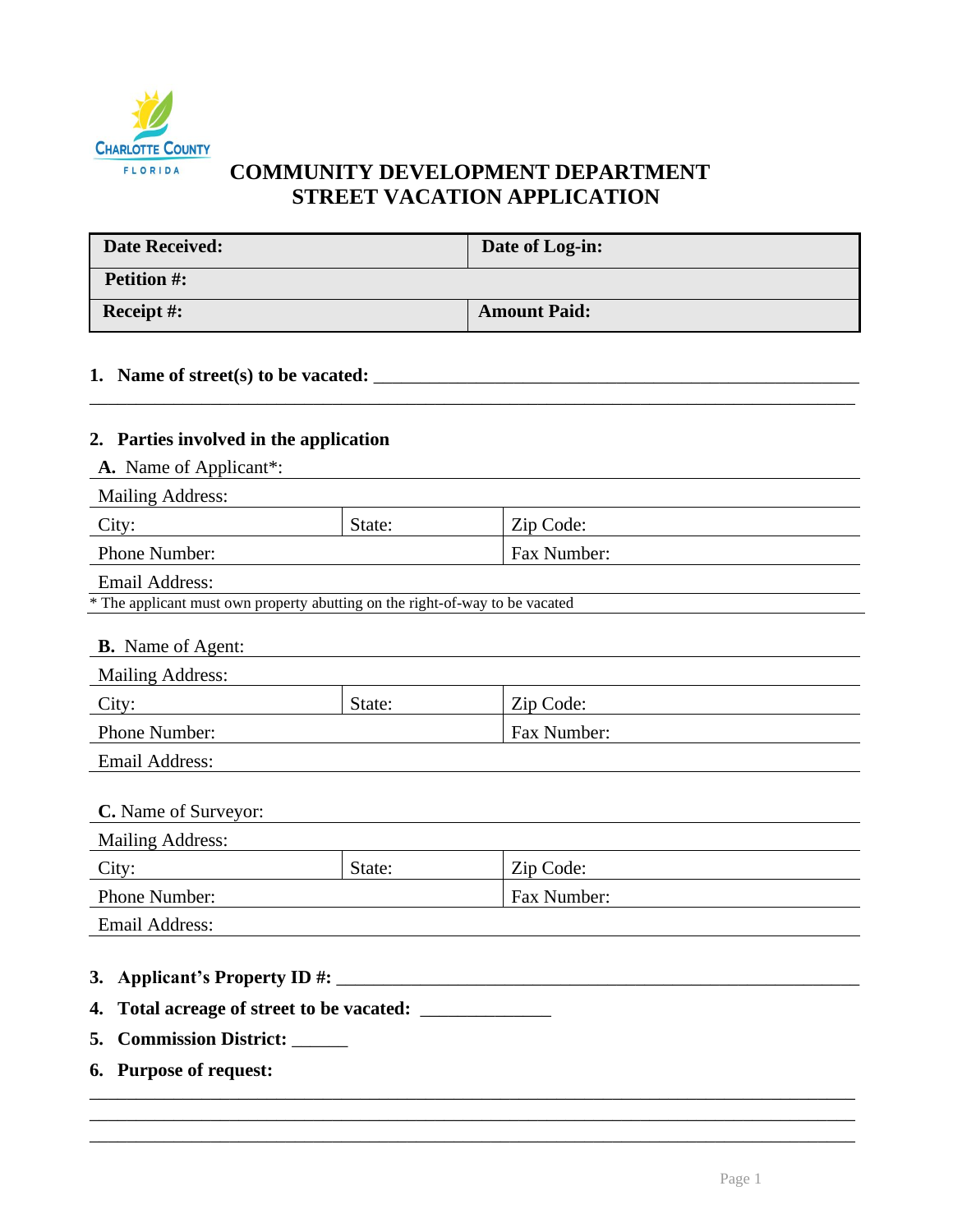# **AFFIDAVIT**

**I, the undersigned, being first duly sworn, depose and say that I am the applicant or agent for this Street Vacation and that data and other supplementary matter attached to and made part of the application are honest and true to the best of my knowledge.**

STATE OF \_\_\_\_\_\_\_\_\_\_\_\_\_\_\_\_\_\_\_, COUNTY OF \_\_\_\_\_\_\_\_\_\_\_\_\_\_\_\_\_ The foregoing instrument was acknowledged before me this  $\_\_\_$  day of  $\_\_\_$ , 20  $\_\_$ , by \_\_\_\_\_\_\_\_\_\_\_\_\_\_\_\_\_\_\_\_\_\_\_\_\_\_\_\_\_\_\_\_\_\_ who is personally known to me or has/have produced as identification and who did/did not take an oath. Notary Public Signature Signature Signature of Applicant/Agent Notary Printed Signature Printed Signature of Applicant/Agent Title Address **Commission Code** City, State, Zip Telephone Number